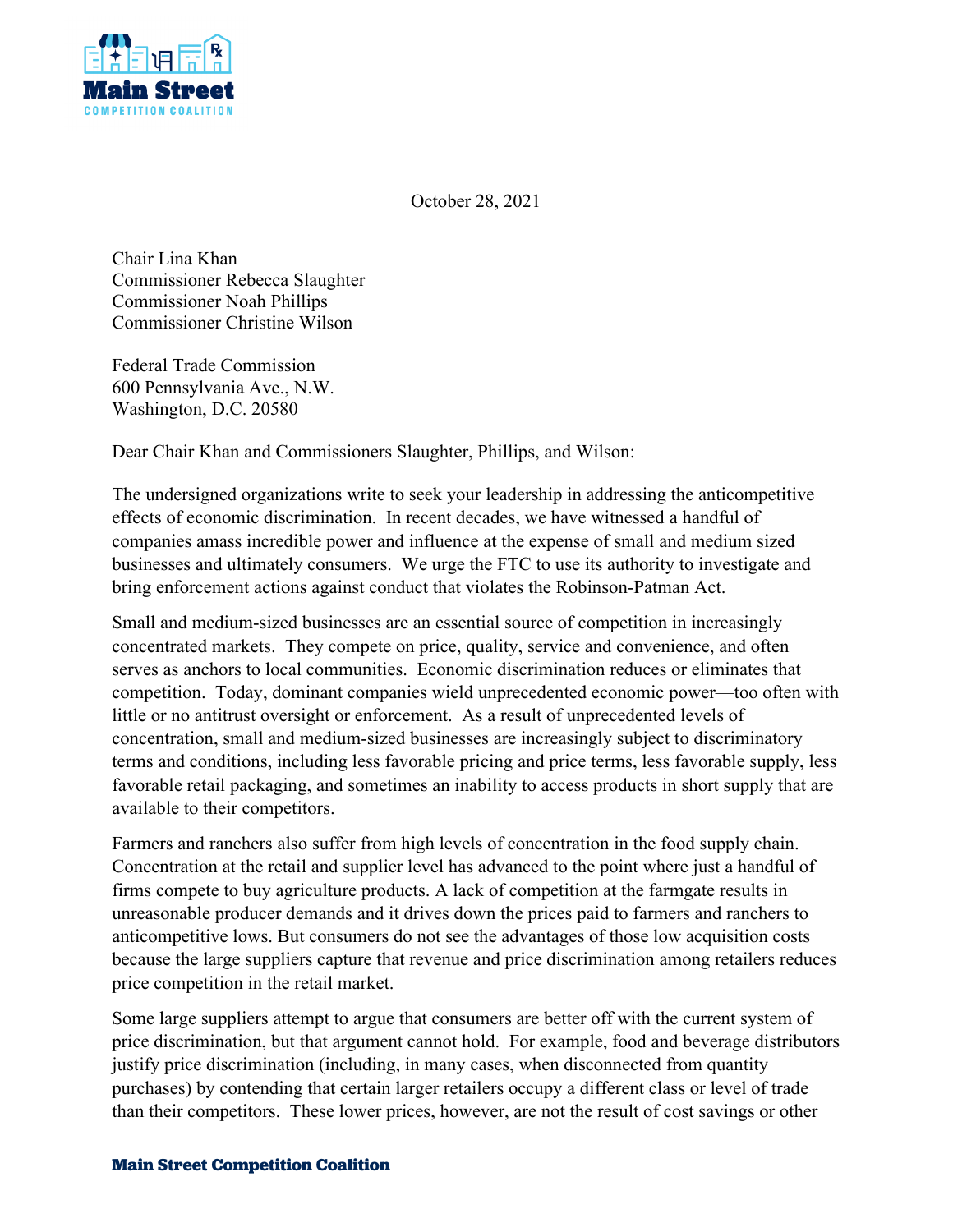

efficiencies that would make them functional discounts. Likewise, independent non-chain pharmacies pay a higher net price for drugs than vertically integrated mail order or retail pharmacies who benefit from spread pricing and formulary rebate offsets. Economic discrimination should not be excused as an exercise of efficiency when small and medium-sized businesses take advantage of the same economies of scale as their largest rivals through coops, group buying, or other mechanisms. And, these arguments miss not only that the large businesses that are able to acquire goods at lower prices face less competition, and therefore have the ability to build-in larger margins than they otherwise would, but also that many consumers live in localities where their only shopping options are smaller businesses that must pay higher prices for goods. These consumers, typically located in rural areas and inner cities, are most often lower income and bear the brunt of the price disadvantages that price discrimination imposes.

The problems that flow from economic discrimination have been laid bare during the COVID-19 pandemic. Throughout the crisis, dominant companies have received preferential treatment in supply shortage scenarios, meaning they get access to critical goods and services that smaller firms do not. These shortages occur in the first place because concentration creates a lack of supply chain redundancy and resiliency. As the pandemic illustrated, capacity cannot easily increase in concentrated markets, so when one firm experiences a shock, everyone suffers. These problems too are unequally distributed across the economy and tend to impact lower income consumers to a much greater extent than higher income consumers.

This outcome was not inevitable. The antitrust laws were designed to protect against anticompetitive economic discrimination. Congress recognized the benefits of independent business and the threats posed by economic discrimination when it enacted the Robinson-Patman Act, a law designed to foster robust competition and to protect against coercion by dominant firms. Among other things, the statute makes it unlawful to "discriminate in price between different purchasers of commodities of like grade and quantity" if the purchasers are competitors.<sup>[1](#page-1-0)</sup>

The Robinson-Patman Act reflects Congress's determination that discriminatory treatment among competitors is pernicious and should be prohibited. But current enforcement efforts have failed to address these anticompetitive harms, and judges have inappropriately limited the scope of the law despite clear statutory language. Despite Congress's broad goals in 1936, the FTC has not brought a case under the Robinson-Patman Act in more than 20 years. Nor has the FTC brought an enforcement action against economic discrimination using the other antitrust laws.

We urge the Commission to use the Robinson-Patman Act and its other authority under the antitrust laws to hold businesses accountable. The FTC must shine a light on this important issue and consider timely measures to restore and protect a functioning competitive marketplace. Specifically, we propose:

<span id="page-1-0"></span> $1$  15 U.S.C. § 13(a).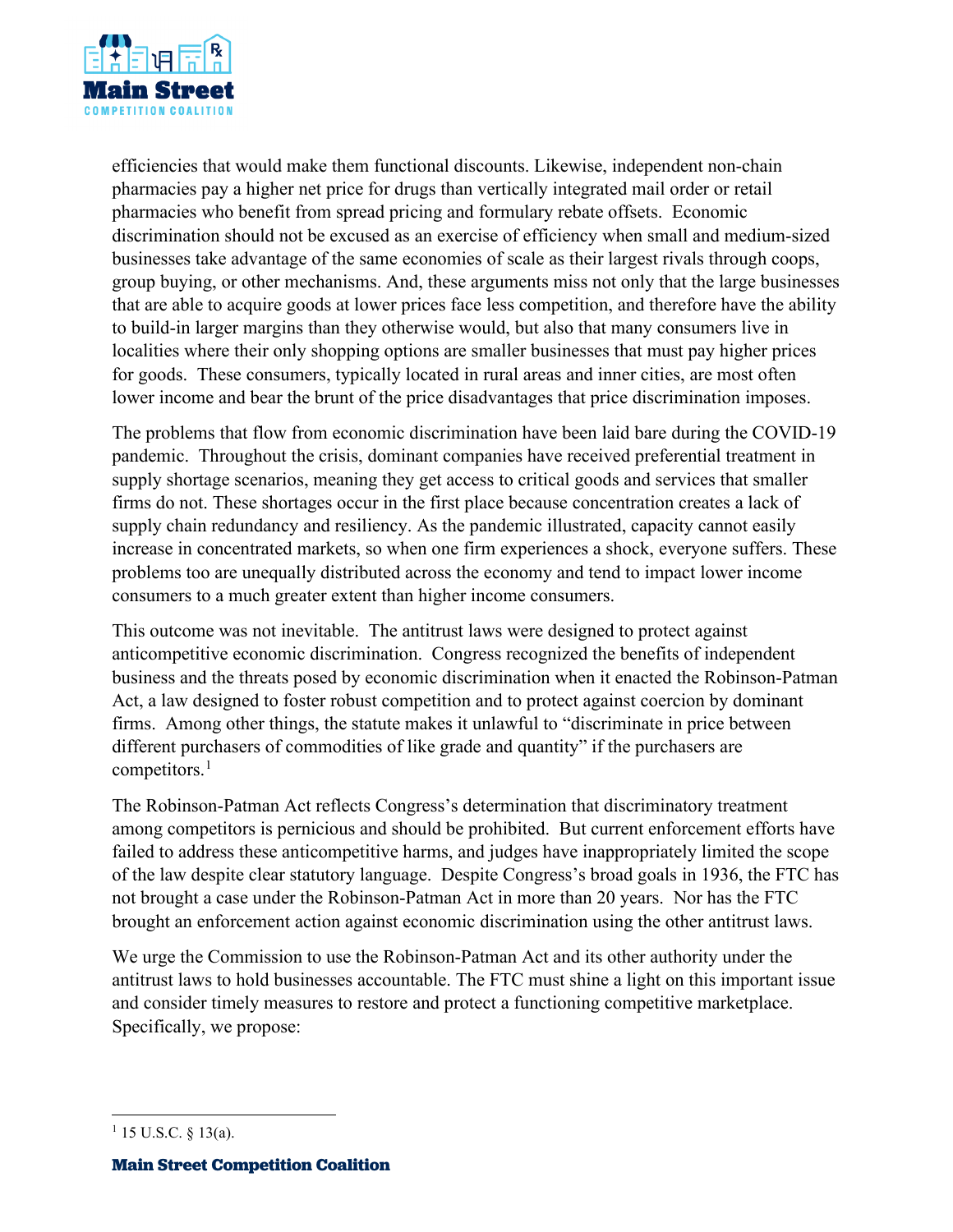

- The FTC should use its authority under the Robinson-Patman Act to bring enforcement actions against anticompetitive economic discrimination.
- The FTC should immediately use its authority under 6(b) of the Federal Trade Commission Act to study economic discrimination. In this and other inquiries, the FTC should look beyond price effects to include other dimensions of competition, including impacts on quality, service, and convenience as a result of economic discrimination and increasing consolidation.
- The FTC should investigate the arrangements between dominant retailers and suppliers to determine whether these arrangements result in economic discrimination that harms smaller rivals. This should include the important issue of whether "channels of trade" distinctions are being used to evade laws against economic discrimination.
- The FTC should investigate whether economic discrimination and buyer power have led to concentration throughout supply chains, especially in the food and agriculture sector.

We recognize that America is facing an unprecedented emergency, and there are many urgent needs that the FTC is focused on. As the Commission tackles competing priorities, it is essential that it does not overlook anticompetitive economic discrimination.

Sincerely,

American Beverage Licensees Energy Marketers Association National Association of Convenience Stores National Community Pharmacists Association National Grocers Association Organic Farmers Association Protect Our Restaurants

cc:

 Jerry Nadler, Chairman, House Judiciary Committee Jim Jordan, Ranking Member, House Judiciary Committee David Cicilline, Chairman, House Antitrust Subcommittee Ken Buck, Ranking Member, House Antitrust Subcommittee Dick Durbin, Chairman, Senate Judiciary Committee Chuck Grassley, Ranking Member, Senate Judiciary Committee Amy Klobuchar, Chair, Senate Antitrust Subcommittee Mike Lee, Ranking Member, Senate Antitrust Subcommittee Tim Wu, Special Assistant to the President Bharat Ramamurti, Deputy Director, National Economic Council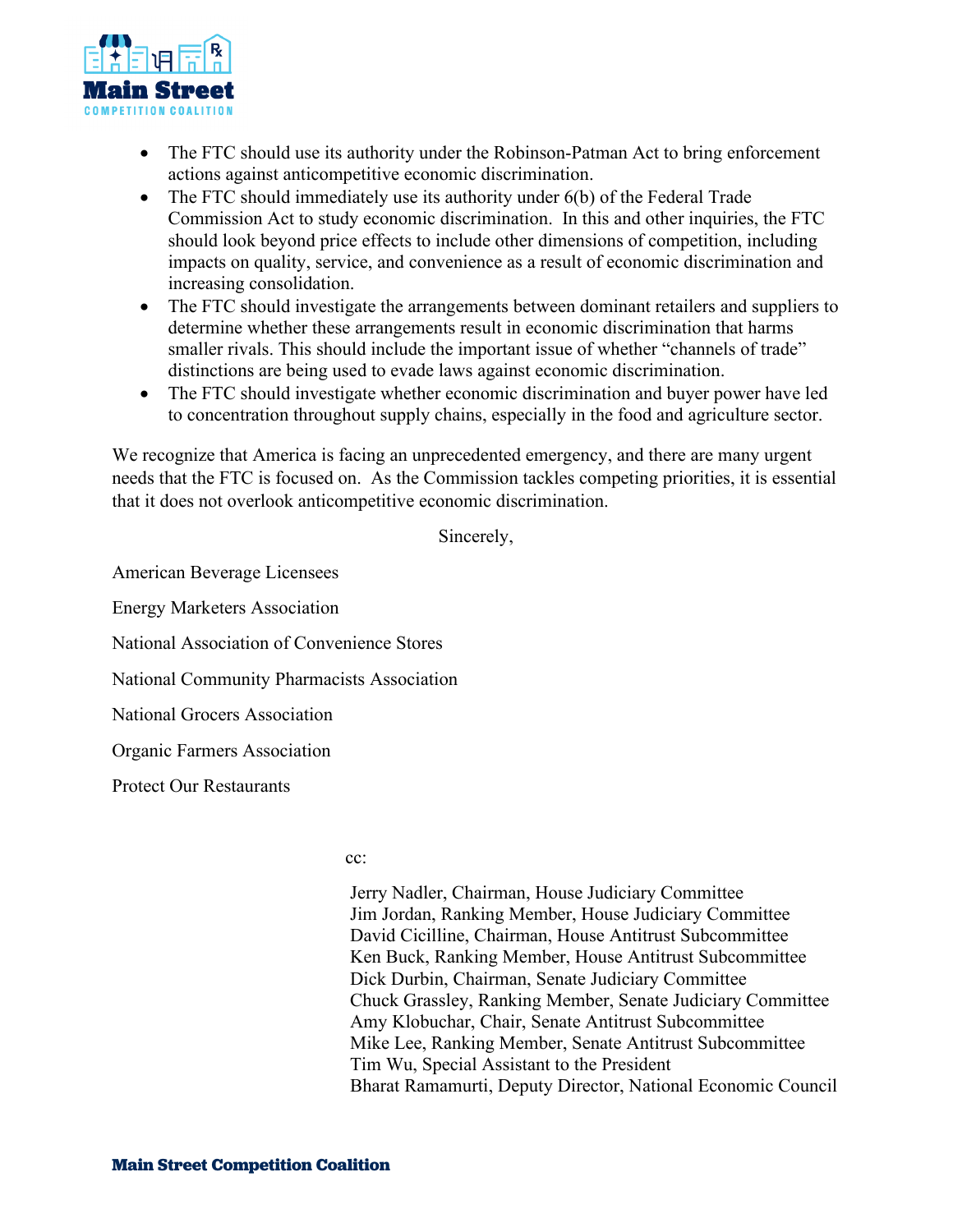

# **Examples of Economic Discrimination by Industry**

#### Grocery Sector

National Grocers Association Antitrust Whitepaper: *"Economic discrimination has a two-fold effect on smaller competitors such as independent grocers: First, the powerful buyer secures more advantageous terms for itself. Second, the powerful buyer imposes higher purchasing costs or other disadvantages on its rivals, as suppliers seek to make up for the discounts and other advantages they are forced to extend to the powerful buyer with higher charges to other*  buyers.<sup>[2](#page-3-0)</sup>"

Oatley IPO F-1 SEC Registration Statement: *"[Grocery] consolidation has produced larger, more sophisticated organizations with increased negotiating and buying power that are able to resist price increases, as well as operate with lower inventories, decrease the number of brands that they carry and increase their emphasis on private label products, all of which could negatively impact our business.[3](#page-3-1) "*

Pepsico 2020 10-K SEC Filing: *"The retail industry is also impacted by increased consolidation of ownership and purchasing power, particularly in North America, Europe and Latin America, resulting in large retailers or buying groups with increased purchasing power, impacting our ability to compete in these areas. Consolidation also adversely impacts our smaller customers' ability to compete effectively, resulting in an inability on their part to pay for our products or reduced or canceled orders of our products. Further, we must maintain mutually beneficial relationships with our key customers, including Walmart, to compete effectively.[4](#page-3-2) "*

TreeHouse 2020 10-K SEC Filing: *"As our customer base continues to consolidate, we expect competition to intensify as we compete for the business of fewer large customers. As this trend continues and such customers grow larger, they may seek to use their position to improve their profitability through improved efficiency, lower pricing, or increased promotional programs. If we are unable to use our scale, product innovation, and category leadership positions to respond to these demands, our profitability or volume growth could be negatively* impacted**. [5](#page-3-3)"**

### Pharmacy

Vertically integrated, PBM-owned or affiliated mail order or retail pharmacies benefit, at the expense of their competitors and patients, in their net drug reimbursements, fees, and pricing from offsets led by opaque spread pricing schemes and formulary rebates, which they alone control. Nowhere is this more obvious than in the fast-growing specialty drug prescription marketplace (a category that now represents over 50% of the market) where over 60% of all specialty prescriptions are steered into PBM-owned or affiliated pharmacies.

<span id="page-3-0"></span><sup>2</sup> https://www.nationalgrocers.org/wp-content/uploads/2021/06/NGA-Antitrust-White-Paper.pdf

<span id="page-3-1"></span><sup>3</sup> https://www.sec.gov/Archives/edgar/data/1843586/000119312521121323/d123209df1.htm

<span id="page-3-2"></span><sup>4</sup> https://www.sec.gov/ix?doc=/Archives/edgar/data/77476/000007747621000007/pep-20201226.htm

<span id="page-3-3"></span><sup>5</sup> https://www.annualreports.com/HostedData/AnnualReports/PDF/NYSE\_THS\_2020.pdf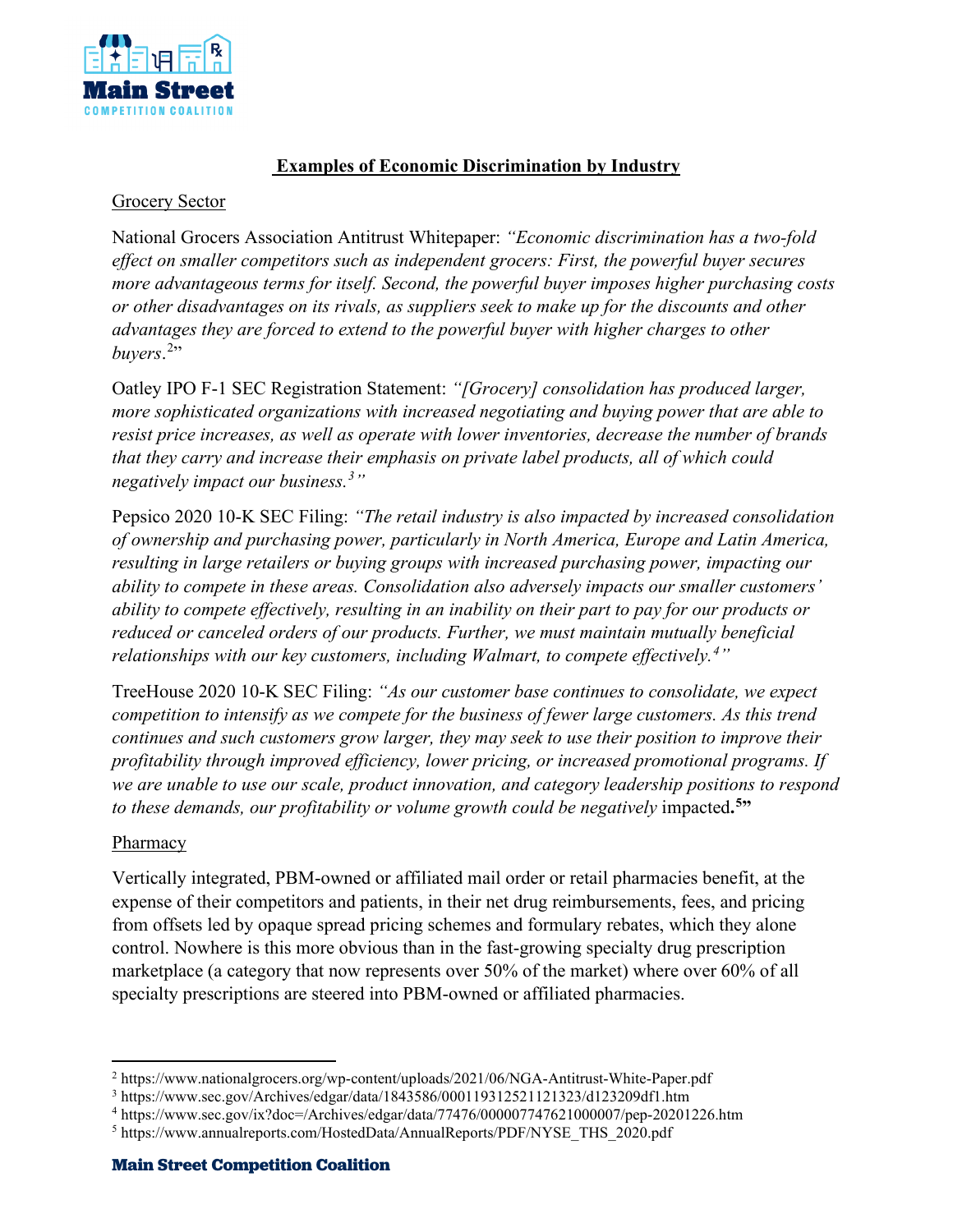

## Convenience/Fuel Marketing

For many years, manufacturers and suppliers of a number of goods have separated retailers who sell their products into different channel categories and discriminated among them with respect to both prices and the availability of certain products (in particular, by not making certain product packaging sizes available). The companies making and distributing non-alcoholic beverages, sodas, sports drinks, and the like, have been the most aggressive and consistent at enforcing these distinctions along the lines of retail channels. This means that a local convenience store must pay more for a bottle or can of a soda than its competitor down the street that operates a grocery store or big box store. These price differentials are so large that convenience stores often pay more to buy these products at wholesale than their competitors sell them at retail – and that is true even when convenience retailers purchase a larger volume of these products than competitors and when they offer to transport the products to stores themselves to remove any potential transportation cost differential.

### **Agriculture**

Agriculture producers and farmer cooperatives that sell direct to retailers are often strong-armed by dominant firms whose market power gives them superior negotiating leverage. Farmers are squeezed on price and forced into unreasonable contractual terms such as one-sided indemnity provisions and liability arrangements. Further, farmers are increasingly facing onerous production and processing standards demanded by dominant retailers who control access to American consumers.

### Alcohol/Beverage

Following the repeal of Prohibition, federal laws such as the Federal Alcohol Administration Act were enacted to prevent the retail tier of the alcohol industry from being subjected to tied-house and other market evils perpetrated by alcohol suppliers before Prohibition. However, retail consolidation has shifted alcohol market leverage to large, corporate fast-moving consumer goods (FMCG) retailers, who now wield meaningful power over other industry stakeholders.

Given their national footprints, and despite state-by-state laws that usually work effectively for intra-state alcohol commerce and create competitive markets that benefit consumers, these megaretailers can leverage their national business with distributors and suppliers to induce other parties in the three-tier ecosystem to act in anticompetitive ways. In some instances, this power has led to the inability of small retailers to access familiar products or receive a level of service afforded to these large retail corporations.

### Shipping/ E-Commerce

Shipping and delivery companies have placed restrictions on specific online retailers during periods of demand surges. The Wall Street Journal reported that a large shipping company placed restrictions and limits on six retail customers potentially in a move to satisfy the demands